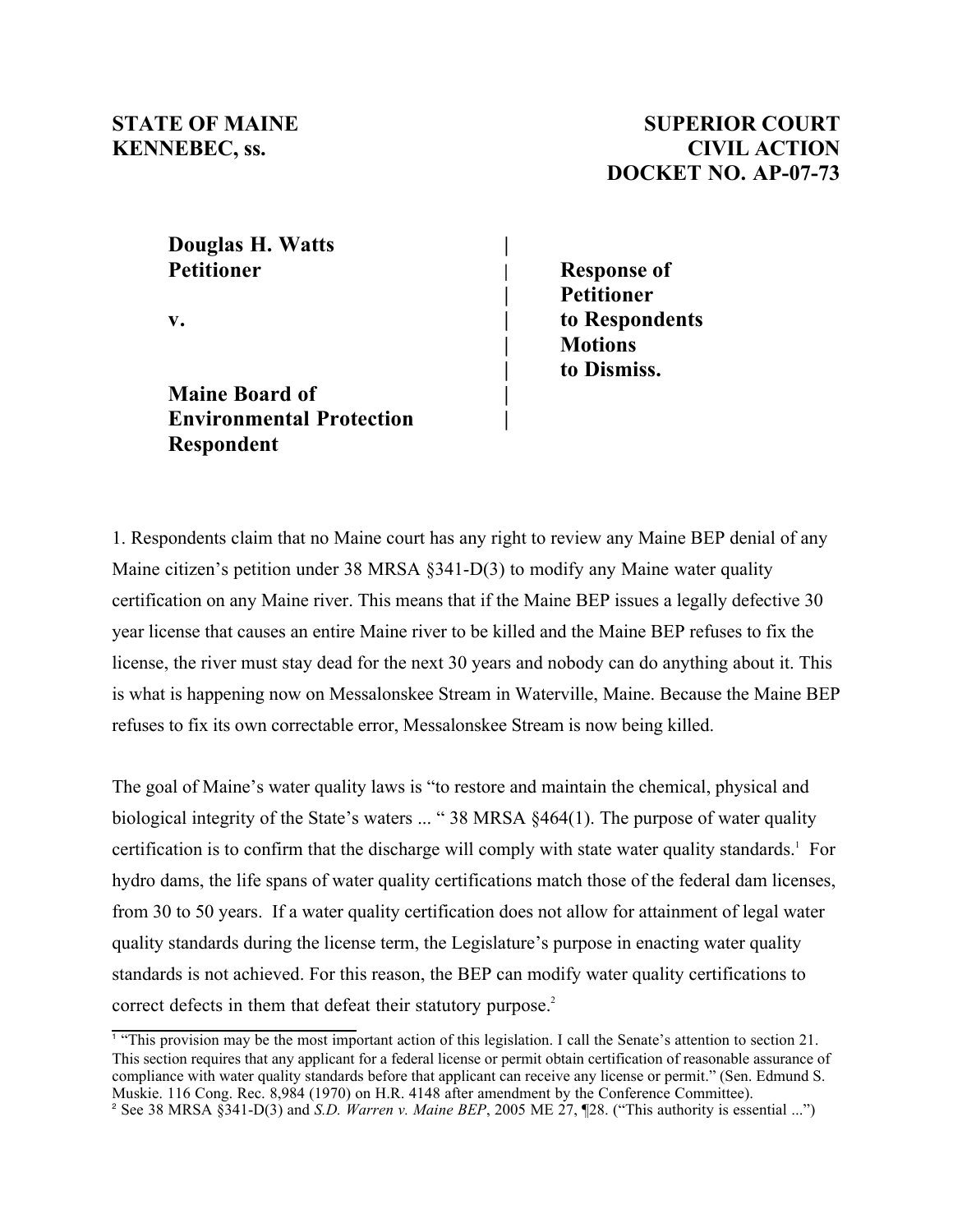A Maine water quality certification can be appealed to Superior Court within 30 days of issuance. Respondents argue that if a simple typographical error in a water quality certification causes an entire river to be killed for 50 years, and the flawed certification is not appealed by citizens within 30 days of issuance, the BEP has the unreviewable authority to allow that error to remain for the next 50 years, even if it kills an entire river and it violates every Maine water quality law. This is absurd.

When interpreting statutes the Court seeks to discern from the plain language the real purpose of the legislation, avoiding results that are absurd, inconsistent, unreasonable, or illogical. Further, the Court considers the whole statutory scheme for which the section at issue forms a part so that a harmonious result, presumably the intent of the Legislature, may be achieved. *Town of Eagle Lake v. Commissioner, Dept. of Education,* 2003 ME 37. Respondents' argument subverts and defeats the intent of the entire statutory scheme of Maine's water classification laws: "to restore and maintain the chemical, physical and biological integrity of the State's waters ... " 38 MRSA §464(1). A statute should be interpreted so that its manifest purpose, policy or object can be accomplished. *John Hancock Mut. Life Ins. Co. v. Harris Trust Savings Bank*, 510 U.S. 86, 94 (1993). Respondents' claim requires us to believe the Legislature intended the BEP to keep defective, illegal certifications in effect even after their defects have been revealed and the defects are causing massive damage to rivers for decades. This is absurd.

In *S.D. Warren v. Maine BEP*, the Maine Supreme Court held that the BEP's job is to uphold Maine's water quality laws, not defy and undermine them. (¶8: "The purpose of the certification is to confirm that the contemplated discharge will comply with the water quality standards of the CWA and the effected state."). The Court further held that the BEP must interpret Maine's water quality laws so that their legislative goals can be achieved (*Id.* at ¶28: "This authority is essential because if the conditions are not as effective as planned, the water quality standards will not be met and the BEP's goal to "restore and maintain the chemical, physical and biological integrity of the State's waters . . ." will not be achieved during the forty-year term of the FERC license." ).

The plain language of 38 MRSA §341-D(3) criterion (d) ("The license fails to include any standard or limitation legally required on the date of issuance") shows its legislative purpose is to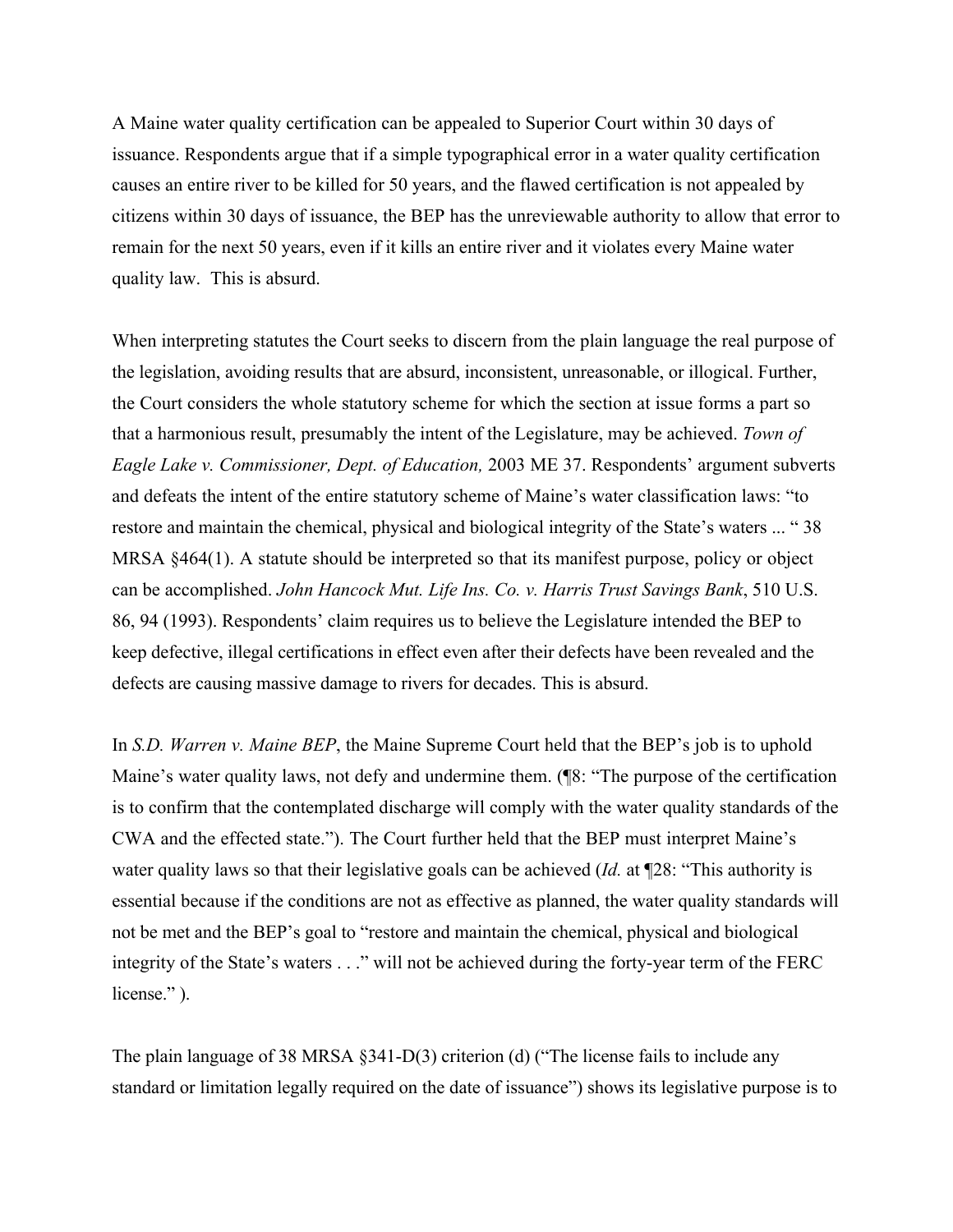give the BEP the authority to modify water quality certifications when evidence shows they fail to prevent violations of the legal classification, standards and designated uses of a waterbody. The entire statutory framework of Maine's water quality laws show that the Maine BEP has an affirmative responsibility to ensure its water quality certifications *actually achieve* their legislative purpose throughout their 30 to 50 year life span.<sup>3</sup> This means the BEP has an affirmative responsibility to correct serious defects in certifications as soon as they are discovered. The BEP has no more discretion to allow a defective and illegal certification to remain in place than it has discretion to issue a defective and illegal certification in the first place.

#### **This is not a discretionary enforcement issue.**

2. The Legislature shall have sole authority to make any changes in the classification of the waters of the State. 38 MRSA  $\S 464(2)(D)$ . No waterbody shall fail to meet the minimum standards of its assigned water quality classification. 38 MRSA §464 (4)(F)(3). The Maine BEP may not issue water quality certification for an activity that causes or contributes to a waterbody failing to meet its minimum standards of classification. 38 MRSA §464 (1)(C). The BEP does not have the discretion to create water quality standards or issue certifications that violate standards.<sup>4</sup> Once the BEP issues a water quality certification with a life span of 30-50 years, it has two ongoing responsibilities. The first is to make sure the licensee obeys the conditions in the certification. The second is to make sure the certification instrument itself achieves its legislative purpose throughout its life-span. This is seen in *S.D. Warren*, where the BEP included re-opener clauses in certifications because of concerns that methods prescribed to provide adequate dissolved oxygen levels in the dam impoundments might not prove effective over the 40 year license terms. By Respondents' logic, the BEP has the unreviewable power to deny all citizens' petitions under §341-D(3) to re-open the S.D. Warren certifications even if all evidence shows the prescribed methods are not working and all of the fish in the river are being killed. And because the 30-day appeal clock for certification issuance would have long expired, citizens are stuck with a dead river for rest of the 40 year licenses. This is *exactly* what Respondents are claiming here. The Legislature did not intend the BEP to willfully and knowingly flout state and

<sup>&</sup>lt;sup>3</sup> See *S.D. Warren v. Maine BEP*,  $\P$ 21: "The legally designated uses of a waterbody must actually be present and if the designated uses are not presently being achieved, the Legislature intended the quality of the water be enhanced so that the uses are achieved."

<sup>4</sup> See *FPL Energy v. Maine BEP* (2007 ME 97) at ¶25: "Class C is Maine's minimum EPA-approved water quality standard for hydropower impoundments and, therefore, under federal law, Maine is not permitted to apply a less stringent standard than Class C to a hydropower impoundment ..."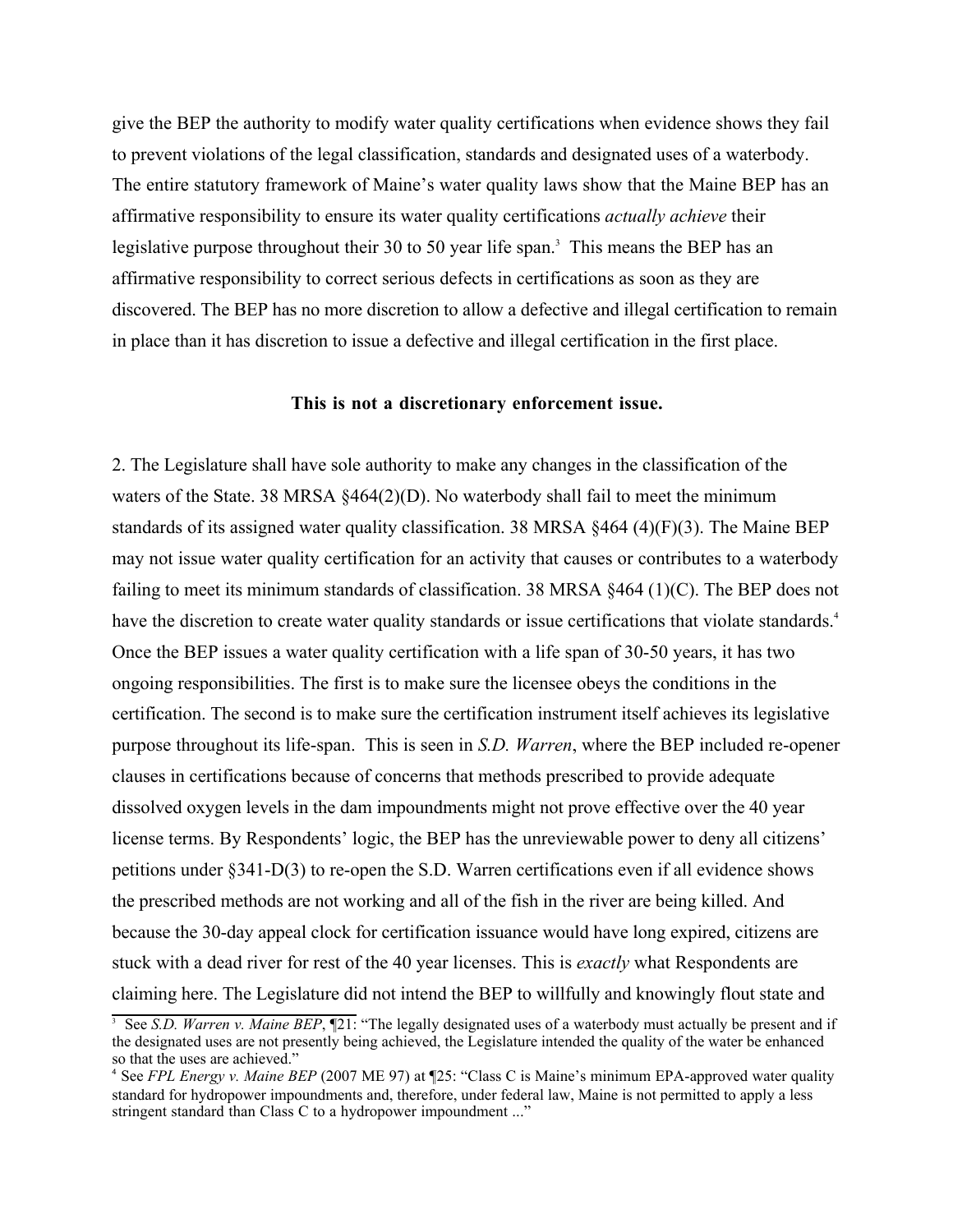federal law and play "gotchya." 5

# **Respondents fail to cite any statute which overrides Mr. Watts' explicit statutory right to appeal.**

3. The power of the court to review administrative action is statutorily prescribed. *Sears, Roebuck and Co. v. City of Portland*, 144 Me. 250, 255, 68 A.2d 12, 14 (1949). *Any* person aggrieved by *any* order or decision of the BEP or the DEP commissioner may appeal to the Superior Court. These appeals to the Superior Court shall be taken in accordance with Title 5, Ch. 375, subchapter VII. 38 MRSA §346(1)(emphasis added). Final agency action is "a decision by an agency which affects the legal rights, duties or privileges of specific persons, which is dispositive of all issues, legal and factual, and for which no further recourse, appeal or review is provided within the agency." 5 MRSA §8002(4). The right of an aggrieved person to appeal *any* final decision or action of the Maine BEP to Superior Court is explicitly provided by statute. 38 MRSA §346(1). This right is further emphasized in 5 MRSA §11001(1): "Except where a statute provides for direct review or review of a pro forma judicial decree by the Supreme Judicial Court or where judicial review is specifically precluded or the issues therein limited by statute, any person who is aggrieved by final agency action shall be entitled to judicial review thereof in the Superior Court in the manner provided by this subchapter." These statutes provide citizens with an explicit right to appeal a final agency action by the Maine BEP. Respondents fail to cite any *statute* which supercedes the explicit appeal rights for final BEP actions granted to Mr. Watts by statute by 38 MRSA §346(1) and 5 MRSA §11001(1).

## **The Board's refusal to take timely action on this petition has made this a final agency action.**

<sup>4.</sup> The BEP's Nov. 15, 2007 decision order at page 4, footnote 1 states, "Petitioner has agreed to

<sup>5</sup> *See* 38 MRSA §636(8) (The department shall approve a project when it finds that the applicant has demonstrated that there is reasonable assurance that the project will not violate applicable state water quality standards, including the provisions of 38 MRSA §464 (4)(F), as required for water quality certification under the United States Water Pollution Control Act, Section 401.) The plain language of §636 shows that when the BEP no longer has "reasonable assurance" that a project is *not* violating standards, the Legislature intended the BEP to take action and address the deficiences by modifying the certifications -- not to completely ignore them and let entire rivers die for decades. The Court in *S.D. Warren* said exactly the same thing: "This authority is essential because if the conditions are not as effective as planned, the water quality standards will not be met and the BEP's goal to "restore and maintain the chemical, physical and biological integrity of the State's waters . . ." will not be achieved during the forty-year term of the FERC license."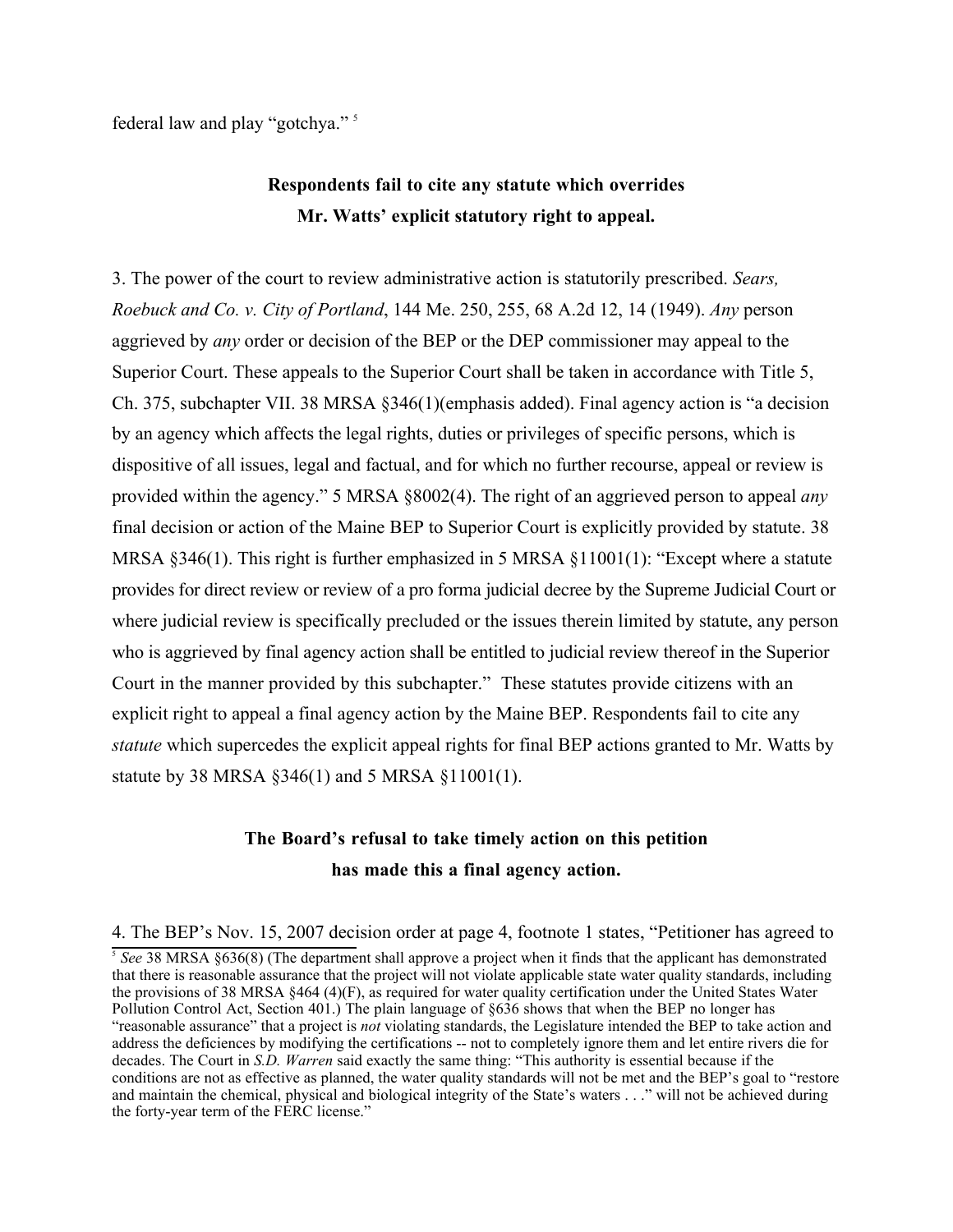the Board's schedule for consideration of the petition." This is false. I never approved or agreed to any "schedule" for the BEP's consideration of my petition other than the 30 days required by §341-D(3) and Ch 2. §27.

38 MRSA §341-D(3) and Ch. 2 §27 of BEP rules require that within 30 days of receipt, the BEP shall dismiss or schedule for public adjudicatory hearing a petition to modify a license. The BEP received my petition on May 1, 2007. The BEP then asked the dam owner to provide written comments by June 21, 2007. This was 21 days after the BEP's statutory deadline for ruling on my petition had expired. The BEP then did nothing for the next four months. In August, I called the Board's executive analyst, Cynthia Bertocci, and asked her if the BEP had dismissed my petition without telling me because I had heard nothing about its status since I filed it. Ms. Bertocci told me the BEP had not yet taken up my May 1, 2007 petition because the Board had been very busy during the summer with other matters. Ms. Bertocci told me that because the BEP was still very busy with other matters, they would not be able to take up my petition until October at the earliest.

The Board finally took up my petition on October 5, 2007 and dismissed it. The BEP did not issue a written decision document until Nov. 15, 2007. This was nearly 6 months after the 30 day statutory deadline had expired for the Board to act on my petition.

In the two other §341-D(3) petitions I have filed since 2005, DEP staff have been meticulous in contacting me by phone, email and/or in person to ask my *permission* for the BEP to consider my petition after the 30 day statutory deadline had passed. For example, on Nov. 3, 2005 DEP staff Cynthia Bertocci approached me in person at a BEP meeting and asked my permission to delay BEP consideration of his October, 2005 petition regarding the Kennebec and Androscoggin Rivers until December -- after the 30 day statutory deadline. I agreed to this delay. In December 2005, Ms. Bertocci phoned me at my home to ask my approval for the BEP to consider my petition in January 2006 in conjunction with two similar petitions filed by Friends of Merrymeeting Bay. I agreed to this delay.

None of this happened when I submitted my Messalonskee Stream petition on May 1, 2007. Neither Ms. Bertocci or anyone from the BEP ever made any attempt to contact me by phone,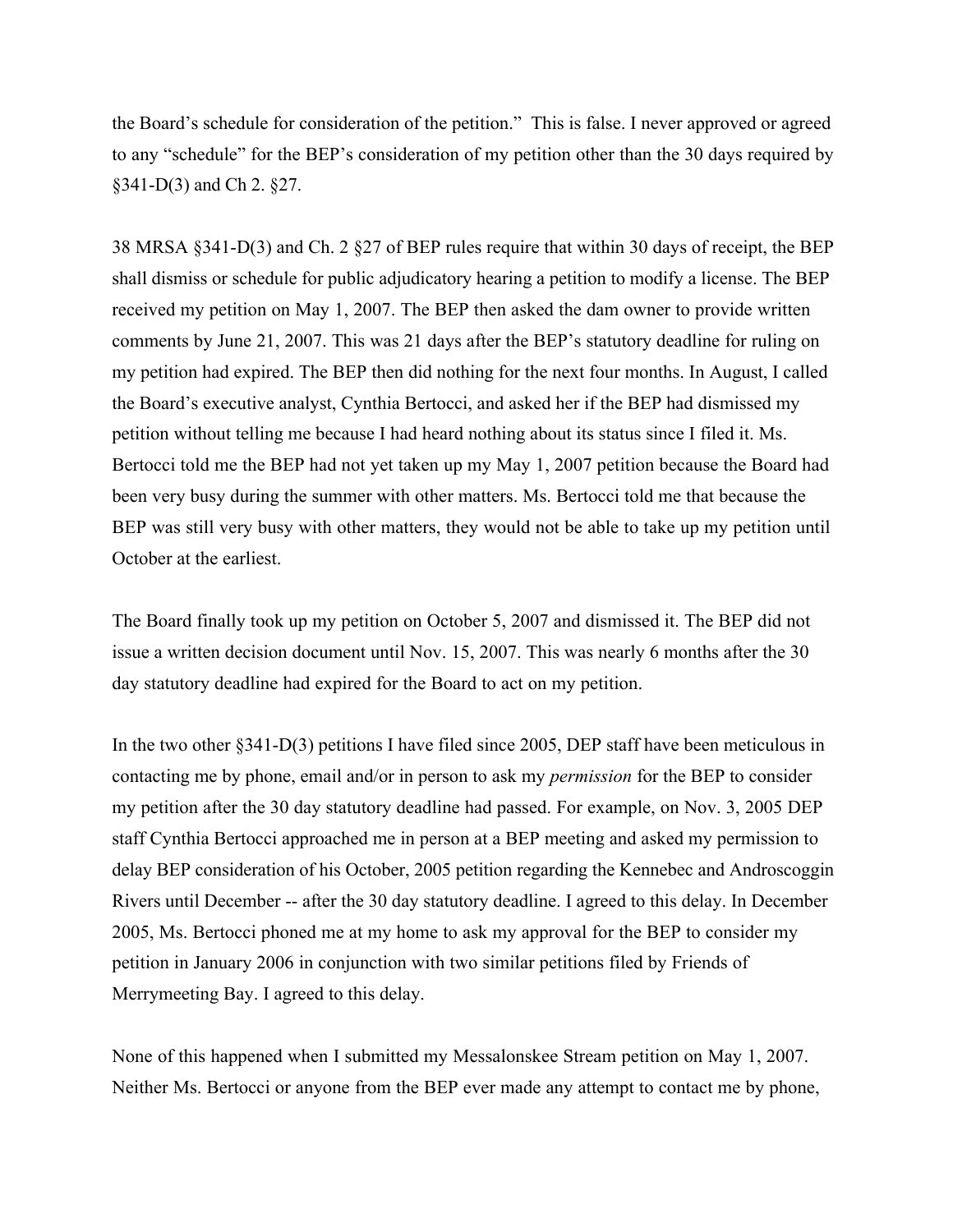letter or email to ask my permission to delay consideration of my Messalonskee Stream petition past the statutory 30 day deadline of June 1, 2007. I only learned of the official status of my May 1, 2007 petition when my wife called Ms. Bertocci in early August and I called Ms. Bertocci a week later. Ms. Bertocci told me that the "earliest" the BEP might hear my petition was in October. This shows that BEP and DEP staff were fully aware in August that the BEP was already 60 days late in ruling on my May 1 petition; and in August they were *already planning* to be at least 120 days late in ruling on my petition.

When I filed my May 1, 2007 petition, Messalonskee Stream was in its natural condition, the Union Gas Dam did not exist and no work had occurred at the site since 2001. Had the BEP acted upon my petition within the 30 days *required* by statute (June 1, 2007) and dismissed my petition for insufficient evidence, I would have had at least 60 days to gather additional evidence at the dam site before dam reconstruction began and submit a new petition before dam reconstruction had begun. The BEP's refusal to obey the statutory 30-day deadline put me in a Catch-22. In November, the BEP cited a need for more evidence as one reason for its dismissal; and by the BEP's refusing to issue a finding on my petition until November, the BEP deprived me of any opportunity to gather the additional site evidence the BEP said it needed. This case is similar to an agency deliberately delaying for months a ruling on a legal petition to preserve a historical or archaeological site from impending destruction and then, after the agency has allowed the site to be destroyed, denying the request for lack of evidence or mootness or both.<sup>6</sup>

### **The BEP's decision is a final agency action because the BEP dismissed Mr. Watts' petition as a matter of law.**

5. Mr. Watts provided evidence showing the water quality certification issued by the BEP in 1995 for the Union Gas Dam must be modified because it fails to include standards and

 $\overline{6}$  The BEP claims at p. 4, fn. 1 in its Nov. 15, 2007 decision document that its 5 month 'schedule' was necessary in part to give the dam owner a chance to comment on Mr. Watts' petition. This is ludicrous. The BEP gave the dam owner a comment deadline (June 21st) that exceeded by several weeks the statutory 30 day deadline for the BEP to actually rule on Mr. Watts' May 1 petition. The BEP fails to explain how it can legally set a comment deadline for several weeks *after* the BEP's statutory decision deadline on Mr. Watts' petition. The BEP never asked Mr. Watts nor did Mr. Watts ever give his consent to the BEP to extend the 30 day statutory deadline for ruling on his May 1 petition. BEP and DEP staff did it without ever consulting Mr. Watts.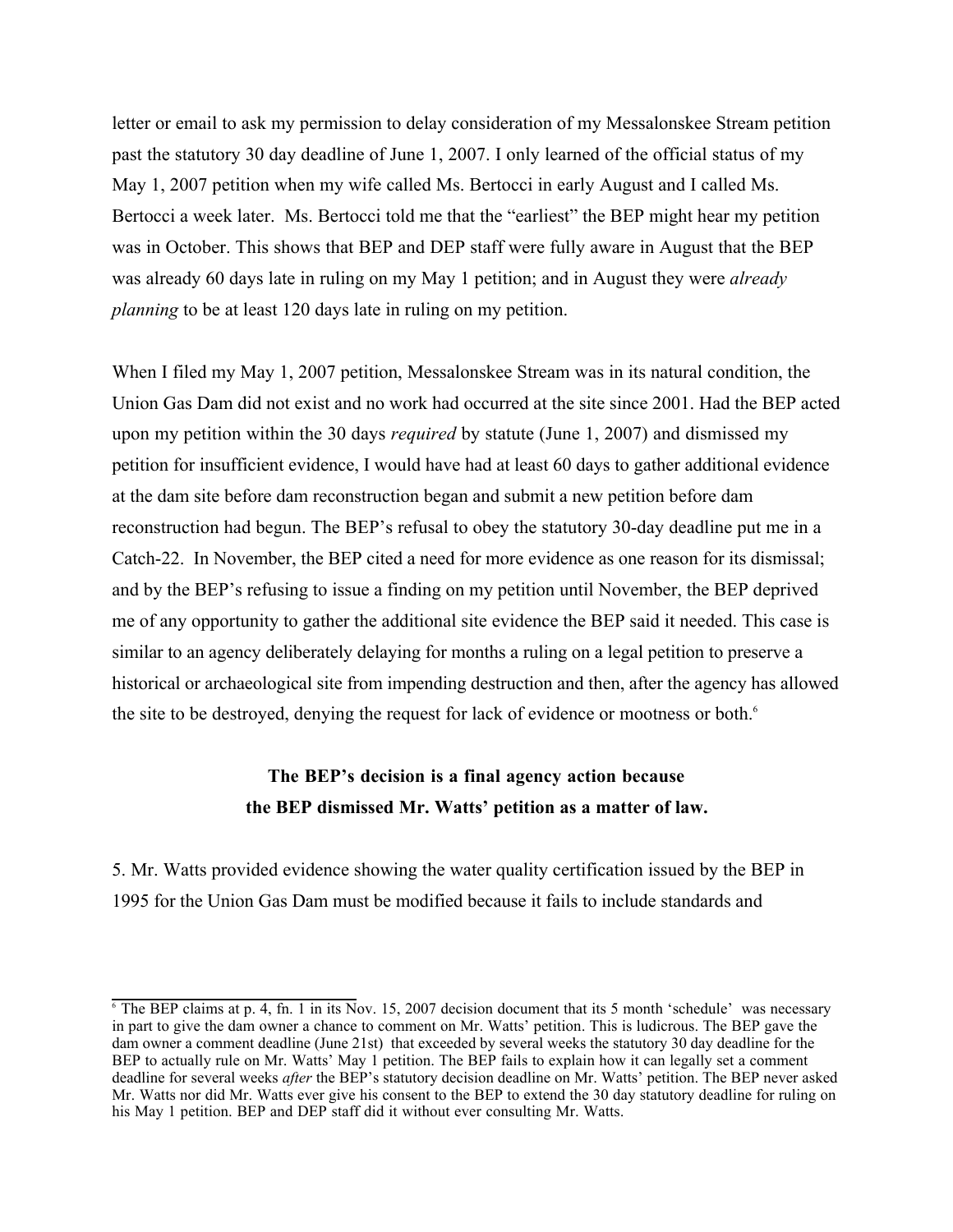limitations legally required at issuance. Watts BEP Petition at 10.<sup>7</sup> For 80 years the 35 foot high Union Gas Dam prevented all indigenous, migratory fish species native to Messalonskee Stream from safely moving upstream and/or downstream it. The collapse of the dam in 2001 allowed free access to the stream to be restored for the first time in more than a century. Watts provided uncontested evidence showing the pending reconstruction of the dam would eliminate the existing free access for all fish living in the stream. This new blockage at the Union Gas Dam site violates the Class C water quality standards for Messalonskee Stream, which requires that Messalonskee Stream provide suitable habitat for all of its indigenous fish species at all times. In its Nov. 15, 2007 finding at 8, the BEP summarily dismissed Mr. Watts' claim, saying: "Neither state nor federal law requires fish passage to be part of a certification in every case." Because the BEP's entire dismissal of this claim is based on this broad interpretation of law the BEP's dismissal must be considered a final agency action.<sup>8</sup> If the BEP is going to dismiss Mr. Watts' claim on such a broad interpretation of law it is axiomatic that there is no additional "evidence" that Mr. Watts can present to alter the BEP's conclusion.

6. In his May 1, 2007 petition, Mr. Watts provides uncontested evidence showing that the reconstruction of the Union Gas Dam will cause severe annual fish kills of American eels on Messalonskee Stream, will destroy 1.5 miles of its free-flowing natural habitat, will prevent all safe migration of native fish up and down the stream at the dam site in perpetuity. Watts BEP Petition at 10. This will cause Messalonskee Stream to fall from full attainment of its Class C standard to full *non-attainment* of its Class C water quality classification. 38 MRSA § 465(4)(C) (Discharges to Class C waters may cause some changes to aquatic life, except that the receiving waters must be of sufficient quality to support all species of fish indigenous to the receiving waters and maintain the structure and function of the resident biological community). The Maine

<sup>&</sup>lt;sup>7</sup> The Maine BEP may only issue a water quality certification order for a hydropower project if the standards of classification of the waterbody are met. 38 MRSA  $\S 464$  (4)(F)(3). If the standards of classification of the waterbody are not being met, the Maine BEP may only issue a water quality certification order if the project does not cause or contribute to the failure of the waterbody to meet the standards of classification. *Id*. Messalonskee Stream is classified as "C" by the Maine Legislature. Class C waters "shall be of such quality that they are suitable for the designated uses of ... recreation in and on the water ... and as a habitat for fish and other aquatic life." 38 MRSA § 465(4)(A). Discharges to Class C waters may cause some changes to aquatic life, except that the receiving waters must be of sufficient quality to support all species of fish indigenous to the receiving waters and maintain the structure and function of the resident biological community. 38 MRSA § 465(4)(C). If a project under review for water quality certification prevents an indigenous fish species from living in its native habitat in a stream, the project must be modified to allow the fish species to live in the stream. Otherwise, the BEP cannot issue a water quality certification order for the project. 38 M.R.S.A.  $\S 465(4)(C)$ . 38 MRSA  $\S 464(4)(F)(3)$ .  $\delta$  The BEP's 11 page decision document is notable for its repeated use of the word "evidence" and the absence of

any discussion of the evidence Mr. Watts presented.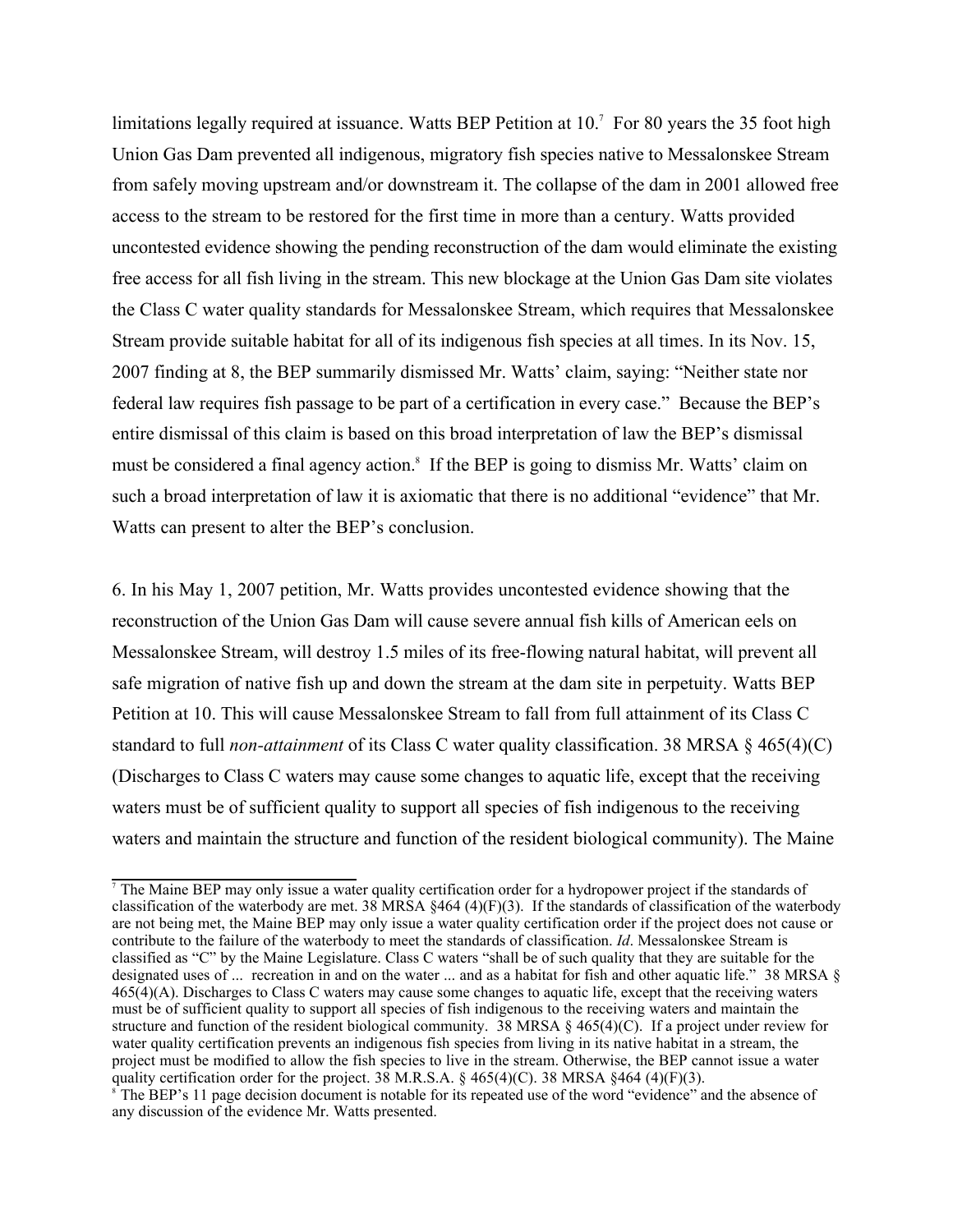BEP has has no legal right to allow activities which allow a waterbody to fall below its legal standards of classification. No waterbody shall fail to meet the minimum standards of its assigned water quality classification. 38 MRSA §464 (4)(F)(3). The Maine BEP may not issue water quality certification for an activity that causes or contributes to a waterbody failing to meet its minimum standards of classification. 38 MRSA §464 (1)(C).Because the Maine BEP final decision order of Nov. 15, 2007 does not even mention this claim, its Nov. 15, 2007 decision must be considered a summary dismissal and a final agency action.

7. In his May 1, 2007 petition, Mr. Watts cited and preserved by reference his claims and evidence from his June 2005 Maine BEP appeal of the Maine DEP dam reconstruction permit for the Union Gas Dam. Watts BEP Petition at 17. The key claim preserved is that reconstruction of the Union Gas Dam violates Maine's Anti-Degradation statute, 38 MRSA §464 (4)(F)(1), which states: "The existing in-stream water uses and the level of water quality necessary to protect those existing uses must be maintained and protected. Existing in-stream uses are those uses which have actually occurred on or after November 28, 1975, in or on a waterbody whether or not the uses are included in the classification of the waterbody." On May 1, 2007 Mr. Watts presented uncontested physical evidence to the Maine BEP showing that since the summer of 2001 the section of Messalonskee Stream adjacent to the Union Gas Dam site has been inhabited by American eels, striped bass, sea lamprey, blueback herring, Atlantic salmon, freshwater sponges, stoneflies, caddis flies, sandpipers and other animals and organisms that require access to natural, free-flowing stream habitat to survive. Reconstruction of the Union Gas Dam will destroy all of the existing habitat in Messalonskee Stream for these organisms for in approx. 1.5 miles of Messalonskee stream. The existing in-stream uses of Messalonskee Stream by these various animals have actually occurred from summer 2001 to the present and must be maintained and protected as a matter of law. The BEP's Nov. 15, 2007 written decision document did not mention or address this claim and therefore must be taken as a summary dismissal of this claim and a final agency action.

#### **It's not about the evidence.**

8. At page 10 of its Nov. 15, 2007 decision document, the BEP declares its reluctance to consider the physical evidence presented by Mr. Watts and him or any other person on this topic in the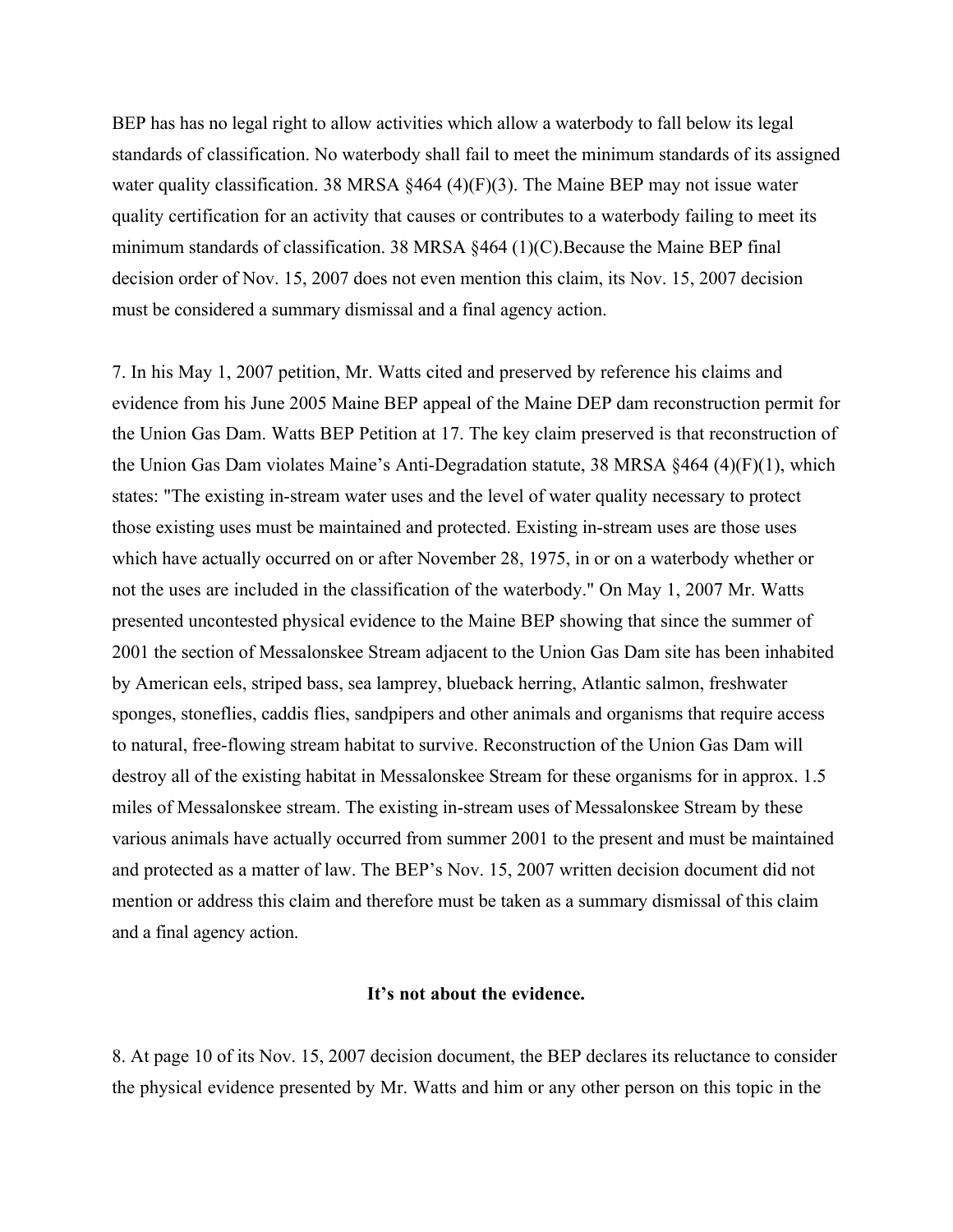future : "Further, efforts to revisit fish and eel passage issues after-the-fact by petition on a damby-dam basis is generally an inappropriate vehicle to advance fish restoration. The impact of dams on migratory species and the need for fish and eel passage in a particular watershed are best evaluated whenever dams are licensed or re-licensed. Finally, the Dept. of Inland Fisheries and Wildlife and the Dept. of Marine Resources have primary responsibility for fisheries management in Maine. It is appropriate for the Board to rely on the expertise, experience and data of these agencies to use the legal authority which they have to petition FERC to re-open a federal license to provide fish and eel passage whenever they find that the evidence warrants such passage and the passage is consistent with State fisheries management goals." And at 9: "The Board notes that legal mechanisms exist for state and federal fisheries agencies to petition FERC at any time for the installation or improvement of fish passage facilities at any licensed project in order to protect and provide passage for migrating fish, and that no petitions have been made for the project at issue here." The BEP at page 7 expresses its great reluctance to consider Mr. Watts's evidence proffer *regardless* of its substance: "The Petitioner asks the Board to modify water quality certification that was issued for the Union Gas Project. The certification does not contain any requirements for fish passage, nor does the certification contain a condition that reserve the Department's right to require such passage in the future (a so-called 're-opener' provision) ... Whether the Board has authority to modify the terms of a water quality certification in areas not covered by a specific reoponer in the certification itself involves complicated issues of law involving two federal statutes, the Clean Water Act and the Federal Power Act, as well as 38 MRSA §341-D(3). The Board, however, does not need to decide this untested issue of law because, as set forth below, the Board finds that there is an insufficient basis upon which to proceed to hearing on the petition before it."

The reasons offered by the BEP for dismissing Mr. Watts' petition are not tied to the quality of evidence Mr. Watts presented nor the quality of any evidence Mr. Watts could possibly present in the future. Instead, the reasons are all about why -- as a general policy -- the BEP does not want to consider citizen requests under §341-(D)(3) to modify water quality certifications at hydro-dams regardless of the evidence and why the BEP may not have the legal authority to modify water quality certification that do not contain 'reopeners' regardless of the evidence.

While the Board's 11-page decision document repeatedly claims the dismissal is based solely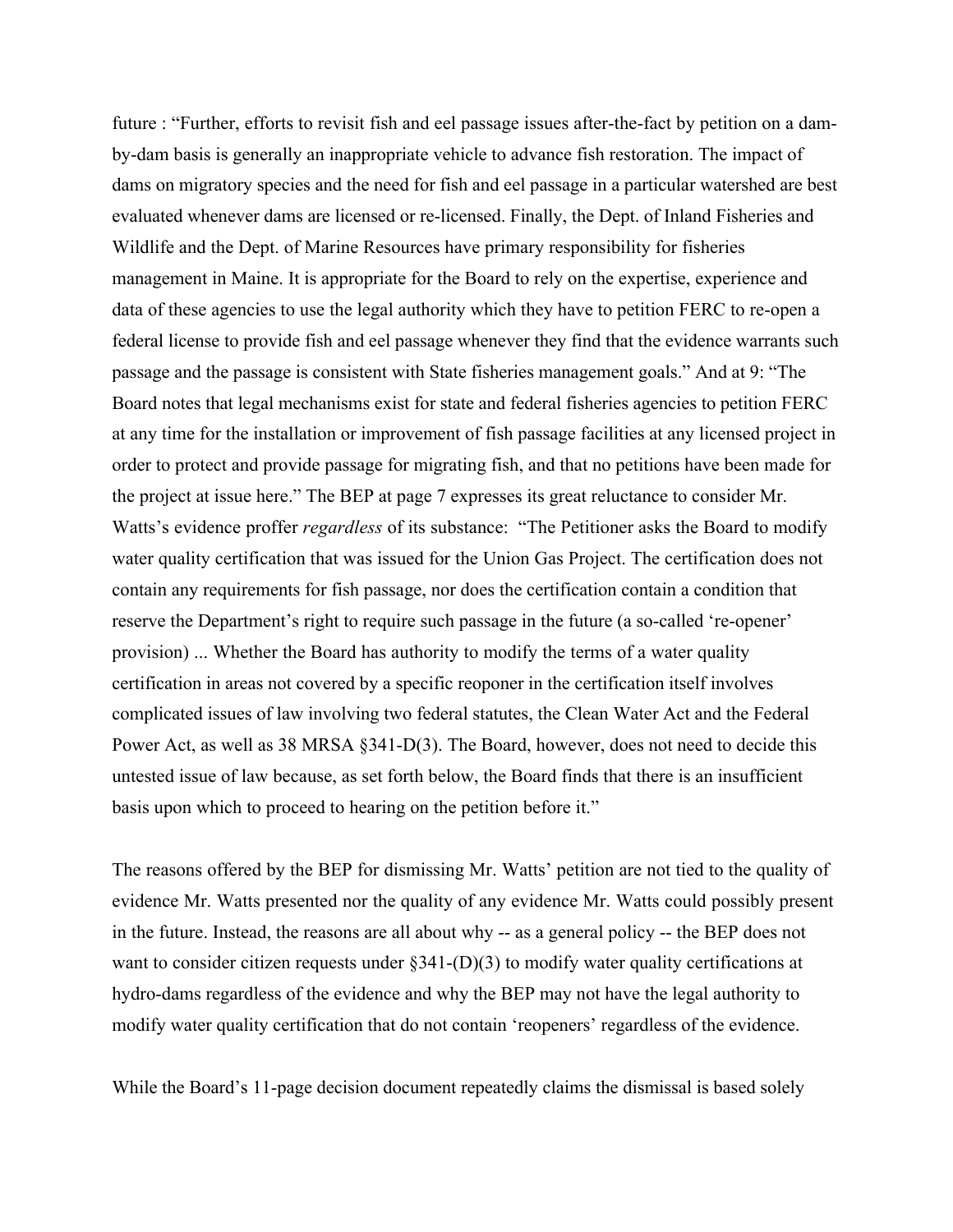upon "insufficient evidence," the actual evidence submitted by Mr. Watts is mentioned and discussed only once in the entire document, on page 7: "While Petitioner has offered compelling photographic evidence of the riverine habitat above the site of the Union Gas Dam and below the Automatic Dam, including evidence that juvenile eels are migrating upstream through the current breach in the dam, the significance of eel passage through the Union Gas site is difficult to assess." In his petition, Mr. Watts states that Messalonskee Stream's Class C water quality standards requires it to be suitable habitat for all of its indigenous fish species, including the American eel. Mr. Watts presented extensive photographic evidence showing that large numbers of eels are now swimming freely up and down the stream at the dam site; and that this access will be completely blocked once the dam is rebuilt. Here, the BEP admits Mr. Watts has provided "compelling" evidence showing that American eels are now swimming up the stream past the dam site. But then the BEP downplays this photographic evidence by saying the "significance" this "compelling evidence" that American eels are now able to swim up Messalonskee Stream past the dam site is "difficult to assess." This is deliberate gobbledygook.

Here the BEP admits Mr. Watts has provided sufficient evidence to show American eels are now swimming freely past the dam site in substantial numbers. That the rebuilt 35-foot high concrete dam will totally block this free access is elementary. Mr. Watts' central claim in his petition is that the Class C water quality standards for Messalonskee Stream require American eels to have free access up and down Messalonskee Stream at the dam site. In this passage, the BEP admits to the sufficiency of the physical evidence provided by Mr. Watts but dismisses his claim that Class C water quality standards require all of Messalonskee Stream to be suitable habitat (ie. accessible) for its indigenous American eels. This passage shows the BEP's dismissal is based solely on interpretation of statute and has nothing to do with sufficiency of evidence. This brief passage is the *only place* in the 11-page decision where the BEP actually mentions and discusses the evidence submitted by Mr. Watts.

There is a very specific and disingenous reason why the BEP (actually, DEP staff, who wrote the document) only discusses Mr. Watts' evidence proffer on page 7, under the heading "Threat to the Environment," and nowhere else. DEP staff specifically chose to mention Mr. Watts' evidence only under this heading because of the wide discretionary latitude offered to the Board under criteria C in  $\S 341-(D)(3)(C)$ , 'the activity poses a threat to human health or the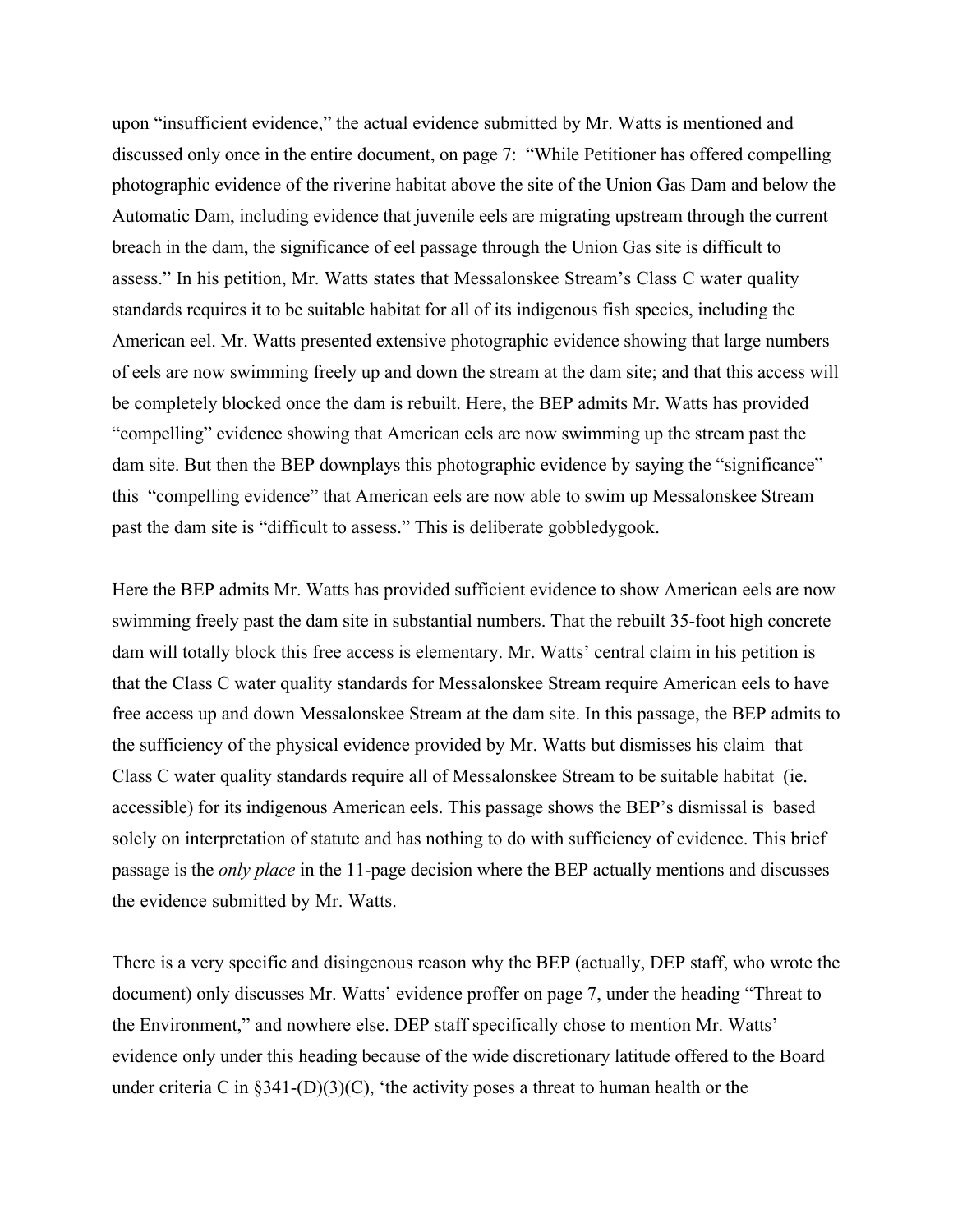environment.' And here, sure enough, the BEP claims that even if Mr. Watts' evidence shows the activity causes a native fish species (the American eel) to go extinct in the entire 200 square mile Belgrade Lakes/Messalonskee Stream watershed, this does not mean Mr. Watts has shown the activity is a 'threat to the environment.' This is absurd and dilatory. An activity that causes the extinction of a native fish species throughout a watershed is a violation the Class C water quality standard established for Messalonskee Stream and the Class GPA standards established for the Belgrade Lakes by the Maine Legislature. 38 MRSA  $\S$  465(4)(C). (Discharges to Class C waters may cause some changes to aquatic life, except that the receiving waters must be of sufficient quality to support all species of fish indigenous to the receiving waters and maintain the structure and function of the resident biological community.) Although this is the central claim of Mr. Watts' petition and evidentiary proffer, the BEP goes out of its way to ignore it. This is why the BEP's decision is a final agency action. If the BEP refuses to credibly examine Mr. Watts' evidentiary proffer here, Mr. Watts has no hope of the BEP credibly considering any evidentiary proffer in the future.

## **For the reasons cited by Justice Marden in 2006 the court has jurisdiction to hear this matter**

9. The BEP summarily dismissed Mr. Watts' petition in spite of the evidence presented and in spite of any evidence Mr. Watts could possibly present in the future. As such, the BEP's decision forecloses Mr. Watts from pursuing 'the same claim at a later time.' *Watts v. BEP* at 6 (Kenn. Sup. Ct., AP-06-19, Dec. 6, 2006, *Marden, J.*).<sup>9</sup> It is axiomatic that if the BEP dismisses a petition on a given topic as a matter of policy and statutory interpretation, Mr. Watts is foreclosed from 'petitioning the Board at a later date with more evidence' on that topic. *Id.* The plain language of  $\S 346(1)$  -- "any decision or action" -- shows the Legislature intended for people aggrieved by Maine BEP decisions and actions to have ample and liberal access to the courts. This is shown by the fact that the Legislature enacted §346(1) to guarantee appeal rights for citizens aggrieved by final BEP decisions even though appeal rights for final agency actions by all executive agencies are separately provided within the APA. The only logical explanation for this redundancy is that the Legislature wished to make certain there could be no question of an

<sup>&</sup>lt;sup>9</sup> "Finally, Watts has also failed to show that final agency action would not provide him an adequate remedy. In this case, the decision by the Board not to proceed with a public hearing because of a lack of sufficient evidence does not prevent Watts from petitioning the Board at a later date with more evidence. Watts has not been foreclosed by any agency action from pursuing the same claim at a later time."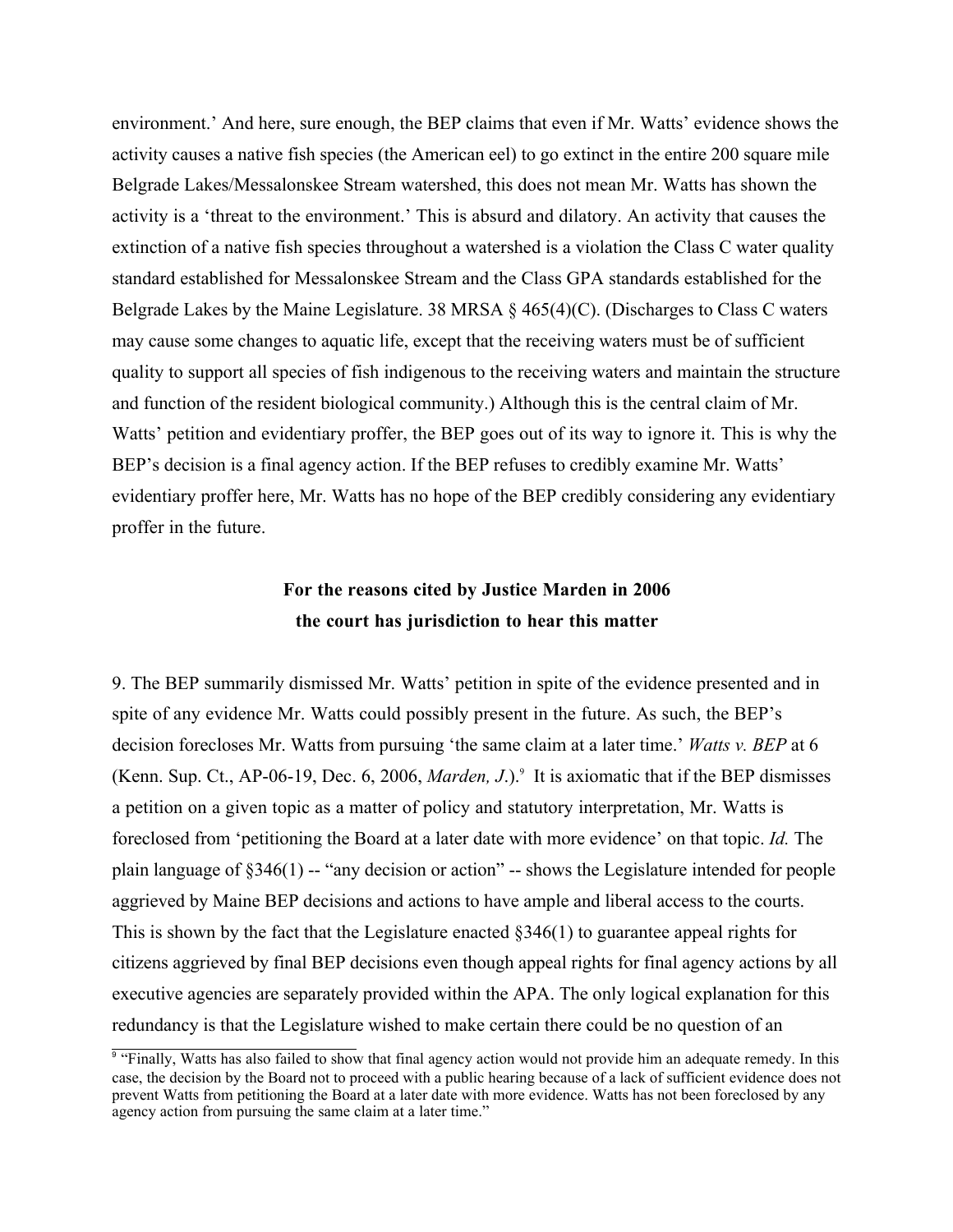aggrieved citizen's right to appeal *any* final Maine BEP action to Superior Court. Respondent State of Maine asks the court to invent out of whole cloth a statutory bar to the explicit statutory right granted to aggrieved citizens to appeal a final action of the Maine BEP.

#### **This is not a separation of powers issue.**

10. Citing to *New England Outdoors v. Commr. of Inland Fisheries & Wildlife,* (2000 ME 66), Respondents argue that because not every single final agency action is reviewable by a court, the instant action is not reviewable by the court.<sup>10</sup> The question at hand is not whether every single final agency action of every executive branch agency is reviewable by the court. The question at hand is why this specific Maine BEP final agency action is *not* reviewable by the court in spite of the explicit appeal rights granted to citizens under §346(1) and the APA to appeal final agency actions by the Maine BEP to Superior Court. Respondent Maine never answers this question.

 Plaintiffs in *New England Outdoors* asked the court to *require* the Commissioner of Fish & Wildlife to conduct an internal investigation of a whitewater outfitting company's potential affiliation with other outfitters. See *New England Outdoors* at ¶12. In *New England Outdoors*, there was no statute which allowed the plaintiff to petition for a public adjudicatory hearing and required agency to make a formal decision in 30 days; nor was there specified and statutorily described criteria to guide the agency's decision. In the instant case, all of this is true. Mr. Watts has a statutory right to present a petition and evidence to modify a license and the BEP must within 30 days dismiss the request or conduct a public adjudicatory hearing on it. The seven criteria for modification are highly specific and unambiguous. Mr. Watts is not asking the court to order the BEP to conduct an internal investigation. Mr. Watts is asking the court to review the BEP's final agency action denying Mr. Watts' request for a public adjudicatory hearing on the physical evidence Mr. Watts himself has gathered and presented which shows that license modification is required under  $\S 341-D(3)(D)$ : the license fails to include standards or limitations legally required at issuance. This criterion is very cut and dried. Either the license fails to include standards or limitations legally required at issuance -- or not. Respondent Maine argues that even

<sup>10</sup> The pertinent section of *New England Outdoors* states: "The broad language of **5 M.R.S.A.** § 8002(4) (defining final agency action) and **5 M.R.S.A.** § **11001**(**1**) (conferring jurisdiction on the Superior Court to review final agency action) must be read in light of the constitutional doctrine of separation of powers. The Legislature may not constitutionally confer on the judiciary a commission to roam at large reviewing any and all final actions of the executive branch. Some executive action is by its very nature not subject to review by an exercise of judicial power. Thus, even when an agency action is final, it does not follow that the action is subject to judicial review."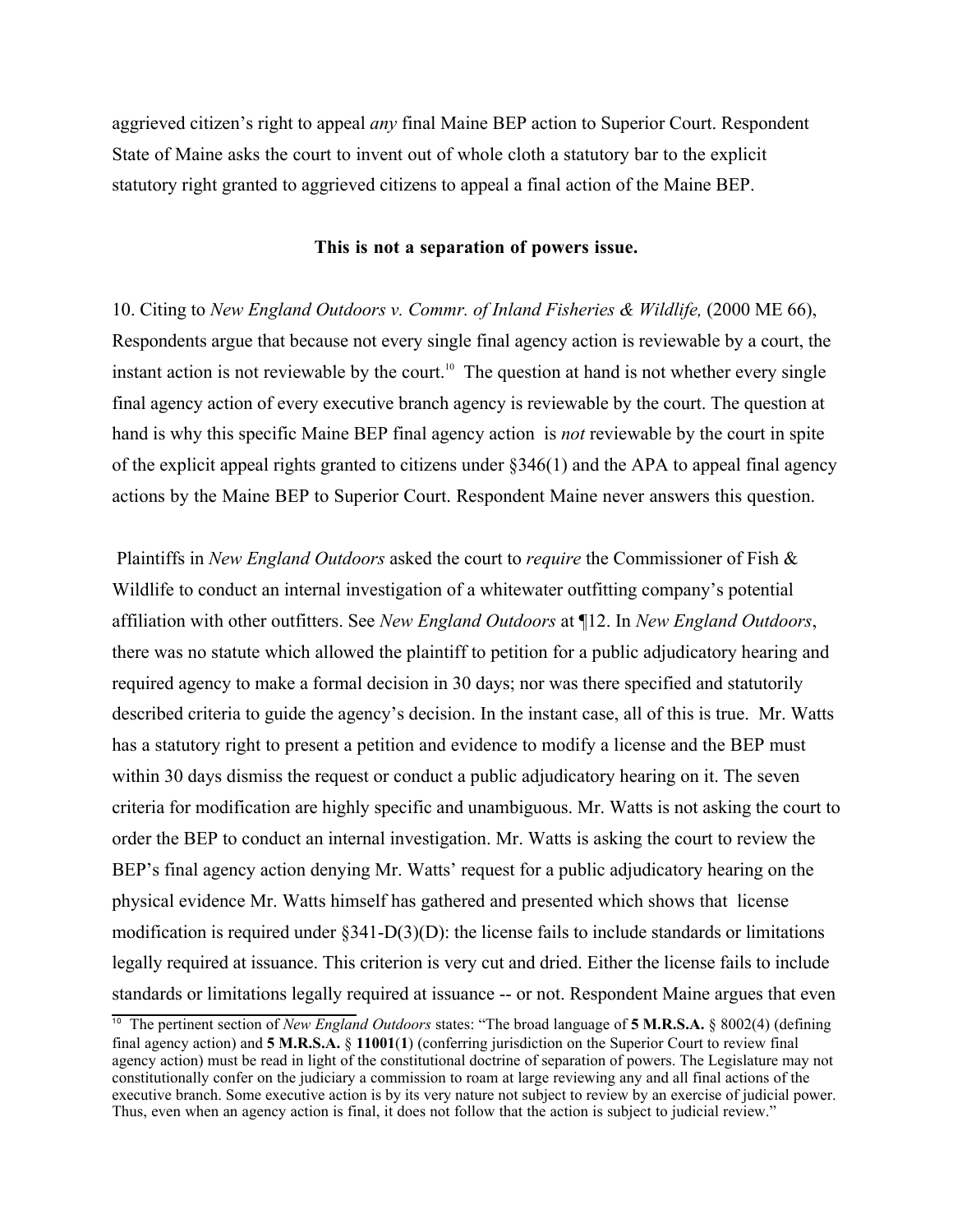if a petitioner provides evidence showing that a license fails to include standards or limitations legally required at issuance, the BEP is free to refuse to fix the defective license even if it causes the death of an entire river for decades; even if it causes massive violations of Maine water quality standards for an entire human generation; and even if it causes the extinction of one or more fish species.

Respondent Maine's citation of *Bar Harbor Banking & Trust Co. v. Alexander*, 411 A.2d 74 (Me. 1980) is misapplied because the facts in that case are so dissimilar to those here. In *Bar Harbor*, the Law Court struck down a temporary restraining order which forbade the Superintendent of the Bureau of Consumer Protection from conducting a public investigatory hearing. Mr. Watts is not asking the Court to forbid the Maine BEP from doing anything. Mr. Watts is asking the court to exercise its explicit statutory authority under §346(1) to review the BEP's October 5, 2007 final decision document for errors of law, abuse of discretion and findings not supported by evidence in the record.

## **By Maine's argument, no BEP or DEP denials of applications can ever be final agency actions.**

11. By Respondents novel interpretation of 'final agency action,' no BEP permit or other denial can ever be final because the applicant or petitioner is not barred from re-applying for the same permit at some time in the future. For example, an applicant denied a BEP permit for a dock under the Natural Resources Preservation Act should be barred from appeal because they can always apply for a dock permit for the same dock or a slightly different dock at some time in the future. This is not true. See, for example, *Hannum v. Maine BEP*, 2003 ME 123.

#### **Mr. Watts has Standing**

12. To the extent Mr. Watts' standing in this case is construed as being limited to any person who can demonstrate a particular interest is harmed, it is settled that harm to aesthetic, environmental or recreational interests confers standing. *Fitzgerald v. Baxter State Park Authority*, 385 A.2d 189, 196-97 (Me. 1978) (citing *Sierra Club v. Morton*, 405 U.S. 727 (1972) (plaintiffs who were users of State park and who intended to use it in the future had standing to enjoin Park